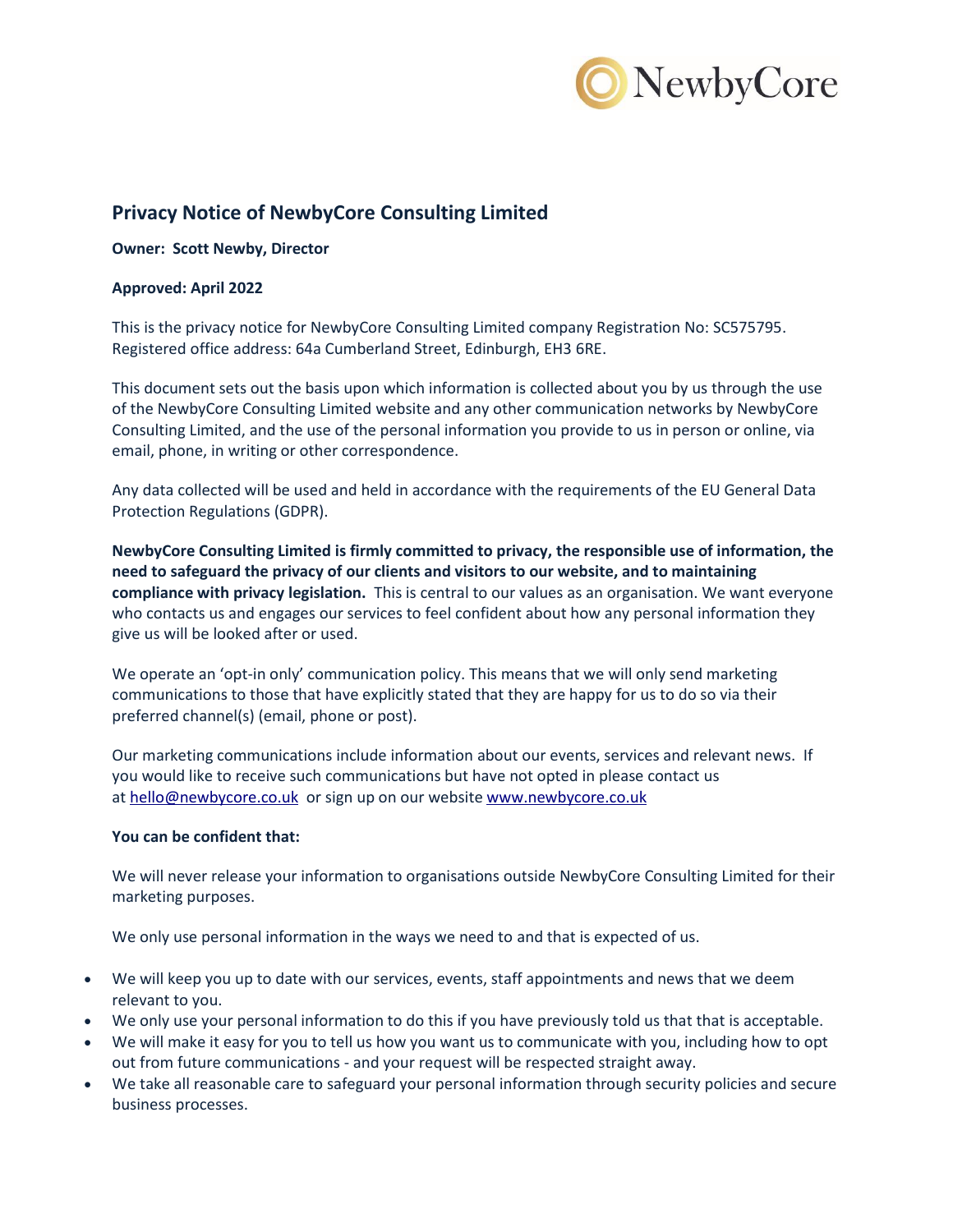

We will always provide easy ways for you to contact us.

# **How we collect personal information**

We obtain personal information from you when you join our mailing list via the NewbyCore Consulting Limited website, enquire about or engage our services, register for one of our training or networking events, send an email or otherwise provide us with your personal information. Sometimes we may obtain your personal information from third party data suppliers only if they provide the appropriate evidence that you have agreed for your personal information to be shared with other organisations.

We also gather general information about the use of our website at [www.newbycore.co.uk](http://www.evokeaction.co.uk/) such as pages visited and areas that are of most interest to users. We use this information to improve our website and make it a better experience for everyone. For further information, please see the 'cookies' section below.

# **What information do we collect?**

The information we collect might include name, business address, business email address and business telephone numbers. We do not collect any data that is not related to your place of work, unless you provide us with this personally. Data Protection law recognises that certain categories of personal information are more sensitive. These are known as special categories of data and cover health information, race, religious beliefs and political opinions. We **do not** collect any special categories of data.

# **How do we use your information?**

We may use your personal information for:

- Dealing with your enquiries, requests and complaints
- Registering you for events
- Processing your payments made online or via our invoicing system
- Providing you with information about our services, events and news
- Complying with our legal obligations, policies and procedures
- Providing and personalising our consultancy and design services
- Administering online courses

# **Consent on how personal information is used**

We will give a clear explanation of the purpose for which personal information is collected and processed. Where necessary, we will also ask for consent to be given by a positive opt in choice. Sufficient information will be provided for an informed choice to be made. The personal data will not be used for any extra purpose without additional consent being obtained. It will also be made clear how consent can be withdrawn.

# **Data Security**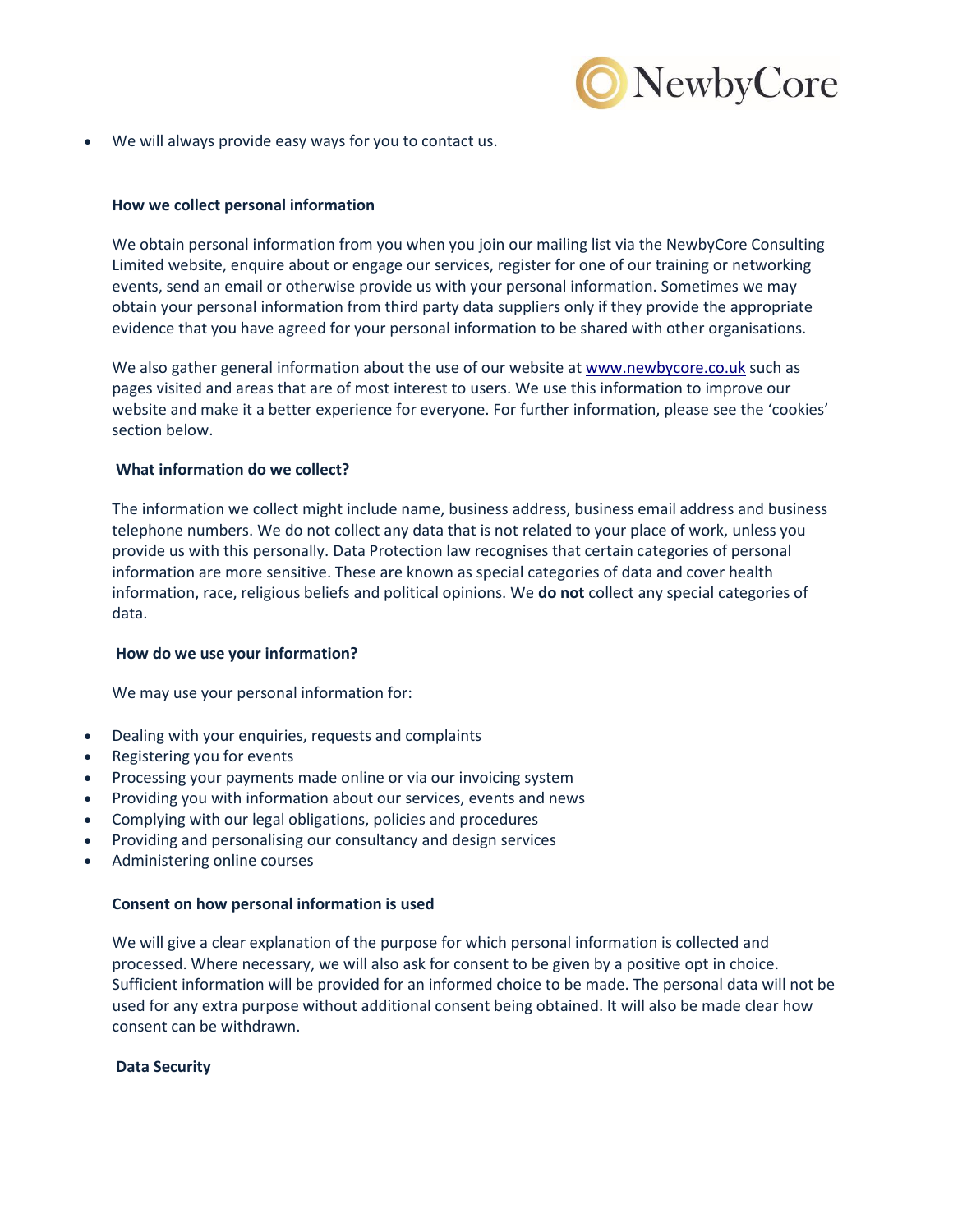

We have in place physical, electronic and managerial procedures to safeguard and secure the personal information we collect.

We do use external 'data processors' to manage ticket purchases (via Eventbrite), process payments (via Stripe) hold email mailing lists (via MailChimp) and provide online courses (via Thinkific at [https://training.newbycore.co.uk/\)](https://training.newbycore.co.uk/). All of our data processors have provided statements on how they keep your personal data safe and secure in compliance with the General Data Protection Regulation (GDPR) 2018.

All our employees and data processors, who have access to, and are associated with the processing of personal data, are legally obliged to respect the confidentiality of our clients' personal data.

## **No sharing of personal information**

We do not share personal information with any third parties for marketing purposes.

Some of our 3<sup>rd</sup> party data processors may store information on remote servers across the world, and we have agreements with them to ensure that your information is safe and secure and not shared with other organisations.

## **No indirect collection of personal information**

We do not collect personal data indirectly, for instance by tracking people individually when they have used our social media accounts.

### **Automated Decisions**

We do not use automated decision making or profiling.

## **Retention of data**

We will not retain personal data if you have unsubscribed from one of our mailing lists.

Paper records such as forms will be destroyed after 2 years.

### **Your rights**

Under the EU General Data Protection Regulation, which came into force on May 25th 2018 you have the following rights:

- 1. The right to access your personal information
- 2. The right to edit and update your personal information
- 3. The right to request to have your personal information deleted
- 4. The right to restrict processing of your personal information
- 5. The right to object
- 6. The right to lodge a complaint with a supervisory authority

### **Rights to access, remove or correct personal information**